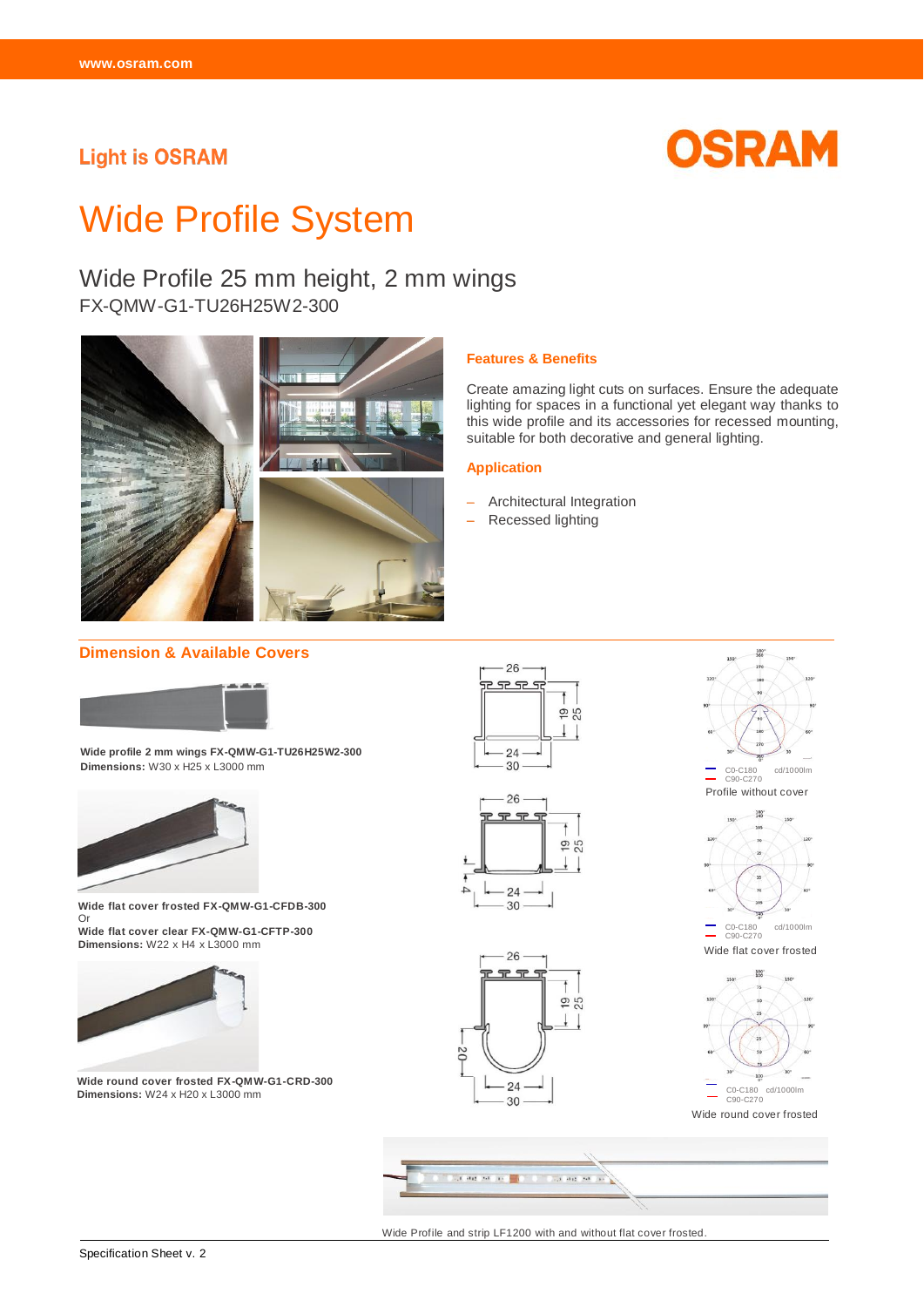# **Electrical & Output data**

|           | <b>Profile &amp; LED Strip Compatibility</b> |        |       |                          |                          |               |               |                          |                          |  |  |  |  |
|-----------|----------------------------------------------|--------|-------|--------------------------|--------------------------|---------------|---------------|--------------------------|--------------------------|--|--|--|--|
|           | <b>LED Strip White IP00</b>                  |        |       | <b>LF500</b>             | <b>LF800S</b>            | <b>LF1200</b> | <b>LF2000</b> | <b>LF3000</b>            | <b>LF4000</b>            |  |  |  |  |
|           | <b>Color Temperature</b>                     |        |       |                          | Luminous Flux (Im/m) 1   |               |               |                          |                          |  |  |  |  |
|           | 820                                          | 2000 K | White |                          |                          | 700           | 1155          | 1750                     |                          |  |  |  |  |
| $\bullet$ | 822                                          | 2200 K | White | 308                      | 518                      |               |               |                          | ٠                        |  |  |  |  |
| $\bullet$ | 824                                          | 2400 K | White | $\overline{\phantom{a}}$ | $\overline{\phantom{a}}$ | 840           | 1400          | 2100                     | $\overline{\phantom{a}}$ |  |  |  |  |
| $\bullet$ | 825                                          | 2500 K | White | 336                      | 560                      | ٠             | ÷.            | ٠                        | ٠                        |  |  |  |  |
|           | 827                                          | 2700 K | White | 336                      | 560                      | 840           | 1400          | 2100                     | 2625                     |  |  |  |  |
|           | 830                                          | 3000 K | White | 364                      | 560                      | 840           | 1400          | 2100                     | 2625                     |  |  |  |  |
|           | 835                                          | 3500 K | White | 364                      | 560                      | $\sim$        | $\sim$        | $\overline{\phantom{a}}$ | $\sim$                   |  |  |  |  |
| C         | 840                                          | 4000 K | White | 364                      | 560                      | 840           | 1400          | 2100                     | 2695                     |  |  |  |  |
|           | 850                                          | 5000 K | White | $\overline{\phantom{a}}$ | $\overline{\phantom{a}}$ | 840           | 1400          | 2100                     | 2695                     |  |  |  |  |
|           | 865                                          | 6500 K | White | 364                      | 560                      | 840           | 400           | 2100                     | 2695                     |  |  |  |  |
|           | CRI 90 922                                   | 2200 K | White | 252                      | 385                      | $\sim$        | $\sim$        | $\overline{\phantom{a}}$ | $\overline{\phantom{a}}$ |  |  |  |  |
|           | CRI 90 927                                   | 2700 K | White | 280                      | 434                      | 770           | 1260          | 1890                     | ٠                        |  |  |  |  |
|           | CRI 90 930                                   | 3000 K | White | 280                      | 434                      | 840           | 1400          | 2100                     | $\overline{\phantom{a}}$ |  |  |  |  |
|           | CRI 90 935                                   | 3500 K | White | 308                      | 476                      | ٠             | ٠             |                          | ٠                        |  |  |  |  |
|           | CRI 90 940                                   | 4000 K | White | 308                      | 476                      | 840           | 1400          | 2100                     | $\overline{\phantom{a}}$ |  |  |  |  |
|           | CRI 90 965                                   | 6500 K | White | 308                      | 476                      |               |               |                          |                          |  |  |  |  |

|           | <b>LED Strip Special White IP00</b> |                    |         | <b>LF1200</b><br><b>SW</b> | <b>LF1200</b><br><b>TW</b> | <b>LF2000</b><br><b>SW</b> | <b>LF2000</b><br><b>TW</b> | <b>LF3000</b><br><b>SW</b> | <b>LF3000</b><br><b>TW</b> | <b>LF3000</b><br><b>TWW</b> |  |  |  |
|-----------|-------------------------------------|--------------------|---------|----------------------------|----------------------------|----------------------------|----------------------------|----------------------------|----------------------------|-----------------------------|--|--|--|
|           | <b>Color Temperature</b>            |                    |         |                            | Luminous Flux (Im/m)       |                            |                            |                            |                            |                             |  |  |  |
|           | CRI 90 930                          | 3000 K             | White   | 840                        | $\overline{\phantom{a}}$   | 1400                       | $\overline{\phantom{a}}$   | 2100                       | $\overline{a}$             | $\sim$                      |  |  |  |
|           | CRI 90 940                          | 4000 K             | White   | 840                        |                            | 1400                       |                            | 2100                       | $\overline{\phantom{a}}$   | $\sim$                      |  |  |  |
|           | <b>TW</b>                           | $2700 -$           | Dynamic | $\overline{\phantom{a}}$   | 840                        |                            | 1400                       |                            | 2100                       | $\overline{a}$              |  |  |  |
|           |                                     | 6500K              | White   |                            |                            | $\overline{\phantom{a}}$   |                            | $\sim$                     |                            |                             |  |  |  |
| $\bullet$ | <b>TWW</b>                          | 2200/2500- Dynamic |         |                            |                            |                            |                            |                            |                            | 2100                        |  |  |  |
|           |                                     | 6500 K             | White   |                            |                            | ۰                          | $\overline{\phantom{a}}$   | $\sim$                     | $\overline{\phantom{a}}$   |                             |  |  |  |

|           | <b>LED Strip Color IP00</b> |             |             | <b>LF05A2</b>            | <b>LF200C</b>            | LF05CE | LF05CA2                  | LF700RGBW | <b>LF71300RGBW</b>       |
|-----------|-----------------------------|-------------|-------------|--------------------------|--------------------------|--------|--------------------------|-----------|--------------------------|
|           | Color Wave length           |             |             |                          |                          |        | Luminous Flux (Im/m)     |           |                          |
|           | R                           | 625         | Red         | 84                       | $\sim$                   | $\sim$ | $\overline{\phantom{a}}$ | $\sim$    | $\sim$                   |
|           | G                           | 525         | Green       | 126                      | $\overline{\phantom{a}}$ |        | $\sim$                   |           | ۰                        |
|           | B                           | 467         | <b>Blue</b> | 56                       | $\overline{\phantom{a}}$ | $\sim$ | $\sim$                   | $\sim$    | $\overline{\phantom{a}}$ |
|           |                             | 587         | Yellow      | 77                       | ٠                        |        | $\sim$                   |           |                          |
|           | $\circ$                     | 602         | Orange      | 91                       | $\overline{\phantom{a}}$ | $\sim$ | $\overline{\phantom{a}}$ | $\sim$    | $\overline{\phantom{a}}$ |
| $\bullet$ | <b>RGB</b>                  | <b>RGB</b>  | <b>RGB</b>  | $\overline{\phantom{a}}$ | 146                      | 126    | 329                      |           |                          |
| $\bullet$ | <b>RGBW</b>                 | <b>RGBW</b> | <b>RGBW</b> | $\overline{\phantom{a}}$ | $\overline{\phantom{a}}$ | $\sim$ | $\overline{\phantom{a}}$ | 488*      | $905*$                   |

\*Both channels RGB and White on

| <b>Profile &amp; LED Strip Compatibility</b> |        |       |                          |                          |                          |                          |                          |                          |                          |                          |                          |
|----------------------------------------------|--------|-------|--------------------------|--------------------------|--------------------------|--------------------------|--------------------------|--------------------------|--------------------------|--------------------------|--------------------------|
| <b>LED Strip White IP67</b>                  |        |       | <b>LFP500</b>            | <b>LFP800S</b>           | <b>LFP800</b>            | <b>LFP1200</b>           | <b>LFP1200</b>           | <b>LFP2000</b>           | <b>LFP2000</b>           | <b>LFP3000</b>           | <b>LFP3000</b>           |
|                                              |        |       |                          |                          |                          |                          | <b>SW</b>                |                          | <b>SW</b>                |                          | <b>SW</b>                |
| <b>Color Temperature</b>                     |        |       |                          |                          |                          |                          | Luminous Flux (Im/m) 1   |                          |                          |                          |                          |
| 824                                          | 2400 K | White | $\overline{\phantom{a}}$ | $\overline{\phantom{a}}$ | 560                      | 770                      | $\overline{\phantom{a}}$ | 1260                     | ٠                        | 1960                     | $\overline{\phantom{a}}$ |
| 827                                          | 2700 K | White | 308                      | 518                      | 560                      | 805                      | ۰                        | 1330                     |                          | 2100                     | ۰                        |
| 830                                          | 3000 K | White | 336                      | 560                      | $\overline{\phantom{a}}$ | 840                      | $\overline{\phantom{a}}$ | 1330                     | $\sim$                   | 2100                     | ٠                        |
| 835                                          | 3500 K | White | 336                      | 560                      | ٠                        | ٠                        | ٠                        | ٠                        | ٠                        |                          | ٠                        |
| 840                                          | 4000 K | White | 364                      | 560                      | $\overline{\phantom{a}}$ | 840                      | $\overline{\phantom{a}}$ | 1330                     | $\overline{\phantom{a}}$ | 2100                     | $\overline{\phantom{a}}$ |
| 860                                          | 6000 K | White | ٠                        | ٠                        | ٠                        | 770                      | ٠                        | 1260                     | ٠                        | 1960                     | ٠                        |
| 865                                          | 6500 K | White | 364                      | 560                      | $\overline{\phantom{a}}$ | $\overline{\phantom{a}}$ | ٠                        | $\overline{\phantom{a}}$ | ٠                        | $\overline{\phantom{a}}$ | $\overline{\phantom{a}}$ |
| CRI 90 927                                   | 2700 K | White | 252                      | 385                      | $\overline{\phantom{a}}$ | ۰                        | ٠                        | ۰                        | ٠                        | ٠                        | ٠                        |
| CRI 90 930                                   | 3000 K | White | $\overline{\phantom{a}}$ | $\overline{\phantom{a}}$ | $\overline{\phantom{a}}$ | 770                      | $\overline{\phantom{a}}$ | 1260                     | $\sim$                   | 1995                     | ٠                        |
| CRI 90 935                                   | 3500 K | White | 280                      | 527                      | ۰                        | ۰                        | $\blacksquare$           | ۰                        | ۰                        |                          | ۰                        |
| <b>CRI 90 940</b>                            | 4000 K | White | 280                      | 527                      | $\overline{\phantom{a}}$ | 840                      | 840                      | 1330                     | 1260                     | 2100                     | 1960                     |
| CRI 90 960                                   | 5800 K | White | $\overline{\phantom{a}}$ | $\overline{\phantom{a}}$ | $\overline{\phantom{a}}$ | 840                      | ٠                        | 1330                     | ٠                        | 2100                     | $\overline{\phantom{a}}$ |
| CRI 90 965                                   | 6500 K | White | 280                      | 527                      | $\overline{\phantom{a}}$ | $\overline{\phantom{a}}$ | -                        | $\overline{\phantom{a}}$ | ٠                        | $\overline{\phantom{a}}$ | ٠                        |

|   | <b>LED Strip Color IP67</b> |            |            | $LF05A-B3-P$ | <b>LFP200C</b>       | LF05CE-P | LF05CA-P |  |  |  |
|---|-----------------------------|------------|------------|--------------|----------------------|----------|----------|--|--|--|
|   | <b>Color Wave length</b>    |            |            |              | Luminous Flux (Im/m) |          |          |  |  |  |
|   | 467<br><b>Blue</b>          |            | 56         |              | $\sim$               | $\sim$   |          |  |  |  |
| O | <b>RGB</b>                  | <b>RGB</b> | <b>RGB</b> |              | 146                  | 126      | 305      |  |  |  |

<sup>1</sup> Luminous flux comprehensive of the track's efficiency without cover (Light Output Ratio 70%).<br>Note: -40% luminous flux with flat frosted cover, -10 % with flat clear cover (estimated value), -35% with round frosted cov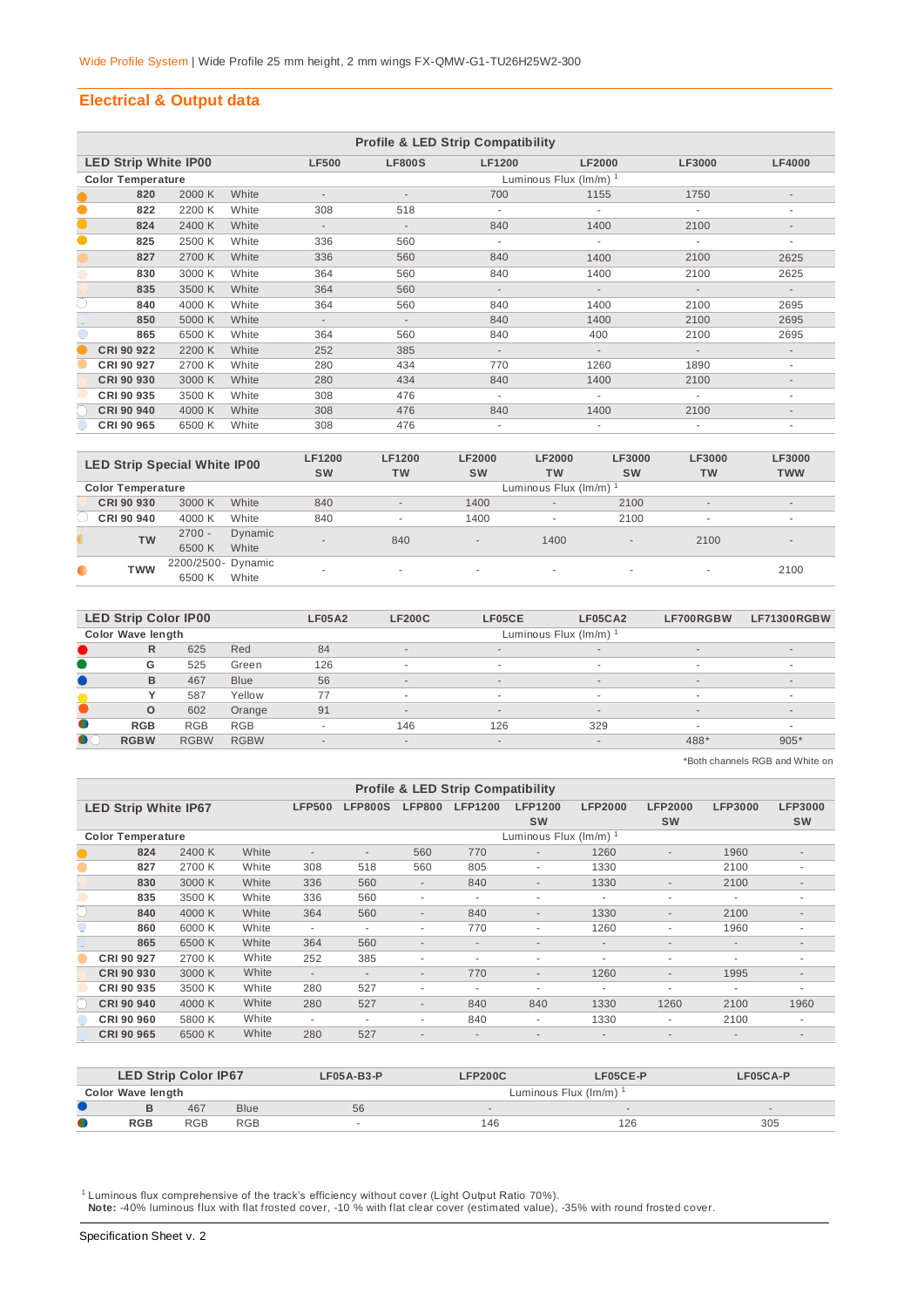#### **Thermal compatibility**

| <b>IP00 LED strip</b>     | White & Special White         |                                             |                                      |                               | <b>Tunable White</b>           |                            |                     |                     | Color                       |                                                     |                             |                       |
|---------------------------|-------------------------------|---------------------------------------------|--------------------------------------|-------------------------------|--------------------------------|----------------------------|---------------------|---------------------|-----------------------------|-----------------------------------------------------|-----------------------------|-----------------------|
|                           | <b>LF500</b><br><b>LF800S</b> | <b>LF1200</b><br><b>LF1200</b><br><b>SW</b> | LF2000<br><b>LF2000</b><br><b>SW</b> | LF3000<br>LF3000<br><b>SW</b> | <b>LF4000</b>                  | <b>LF1200</b><br><b>TW</b> | <b>LF2000</b><br>тw | LF3000<br><b>TW</b> | <b>LF3000</b><br><b>TWW</b> | <b>LF05A2</b><br>LF05CA2<br>LF05CE<br><b>LF200C</b> | <b>LF700</b><br><b>RGBW</b> | LF1300<br><b>RGBW</b> |
| <b>Mounting condition</b> |                               |                                             |                                      |                               | Maximum Ambient Temperature °C |                            |                     |                     |                             |                                                     |                             |                       |
| Recessed mounting         | 50                            | 50                                          | 40                                   | 35                            | 35                             | 50                         | 40                  | 25                  | 25                          | 50                                                  | 50                          | 50                    |

| IP67 LED strip            |  |                                 | Color                                               |                                    |                                    |                                         |           |
|---------------------------|--|---------------------------------|-----------------------------------------------------|------------------------------------|------------------------------------|-----------------------------------------|-----------|
|                           |  | <b>LFP500</b><br><b>LFP800S</b> | <b>LFP800</b><br><b>LFP1200</b><br><b>LFP1200SW</b> | <b>LFP2000</b><br><b>LFP2000SW</b> | <b>LFP3000</b><br><b>LFP3000SW</b> | $LFO5A-P$<br>LF05CE-P<br><b>LFP200C</b> | LF05CA2-P |
| <b>Mounting condition</b> |  |                                 |                                                     | Maximum Ambient Temperature °C     |                                    |                                         |           |
| Recessed mounting         |  | 50                              | 50                                                  | 35                                 | 25                                 | 50                                      | 35        |

The tables report the maximum recommended ambient temperature for the Wide profile 25 mm height, 2 mm wings in combination with IP00 and IP67 LED strips in case of recessed mounting condition. In these conditions the expected Tc of LED strip is the maximum allowed.

**Note:** the table is for application evaluation only; always ensure that Tc do not exceed the maximum allowed value.<br>For further information contact our support service at <u>flex-support@osram.com</u>

# **Visibility of LED spots**

| <b>IP00 LED strip</b>                                                                                                                                                                                                     |                                | White & Special White |   |           |                                                     | <b>Tunable White</b><br>Color |                      |  |
|---------------------------------------------------------------------------------------------------------------------------------------------------------------------------------------------------------------------------|--------------------------------|-----------------------|---|-----------|-----------------------------------------------------|-------------------------------|----------------------|--|
| <b>LF1200</b><br><b>LF1200TW</b><br><b>LF1200SW</b><br><b>LF2000</b><br><b>LF2000TW</b><br>LF3000<br><b>LF3000TW</b><br><b>LF2000SW</b><br><b>LF500</b><br><b>LF800S</b><br><b>LF4000</b><br><b>LF3000SW</b><br>LF3000TWW |                                |                       |   |           | <b>LF05A2</b><br>LF05CA2<br>LF05CE<br><b>LF200C</b> |                               | LF700RGBW LF1300RGBW |  |
| <b>Covers</b>                                                                                                                                                                                                             | Maximum Ambient Temperature °C |                       |   |           |                                                     |                               |                      |  |
| <b>Flat frosted cover</b><br>FX-QMW-G1-CFDB-300                                                                                                                                                                           |                                |                       |   |           |                                                     |                               |                      |  |
| Flat clear cover<br>FX-QMW-G1-CFTP-300                                                                                                                                                                                    | $\bullet$                      |                       | ٠ | $\bullet$ | $\bullet$                                           | ٠                             |                      |  |
| Round frosted cover<br>FX-QMW-G1-CRD-300                                                                                                                                                                                  |                                |                       |   |           |                                                     |                               |                      |  |

| IP67 LED strip                                  |               | Color<br>White & Special White |                                                   |                                                          |                                        |           |   | . |
|-------------------------------------------------|---------------|--------------------------------|---------------------------------------------------|----------------------------------------------------------|----------------------------------------|-----------|---|---|
|                                                 | <b>LFP500</b> | <b>LFP800S</b>                 | <b>LF1200</b><br><b>LFP2000</b><br><b>LFP3000</b> | <b>LFP1200SW</b><br><b>LFP2000SW</b><br><b>LFP3000SW</b> | LF05CA-P<br>LF05CE-P<br><b>LFP200C</b> | $LF05A-P$ | ۰ | . |
| <b>Covers</b>                                   |               | Maximum Ambient Temperature °C |                                                   |                                                          |                                        |           |   |   |
| <b>Flat frosted cover</b><br>FX-QMW-G1-CFDB-300 |               |                                |                                                   |                                                          |                                        |           |   | . |
| Flat clear cover<br>FX-QMW-G1-CFTP-300          |               |                                | ۸                                                 | $\bullet$                                                | $\bullet$                              |           |   |   |
| Round frosted cover<br>FX-QMW-G1-CRD-300        |               |                                |                                                   |                                                          |                                        |           |   |   |

LINEARlight FLEX<sup>®</sup> LED strips in system combination with profiles and covers – Visibility of LED spots.

Front view from observing point: < 1.5m,<br>size: not to scale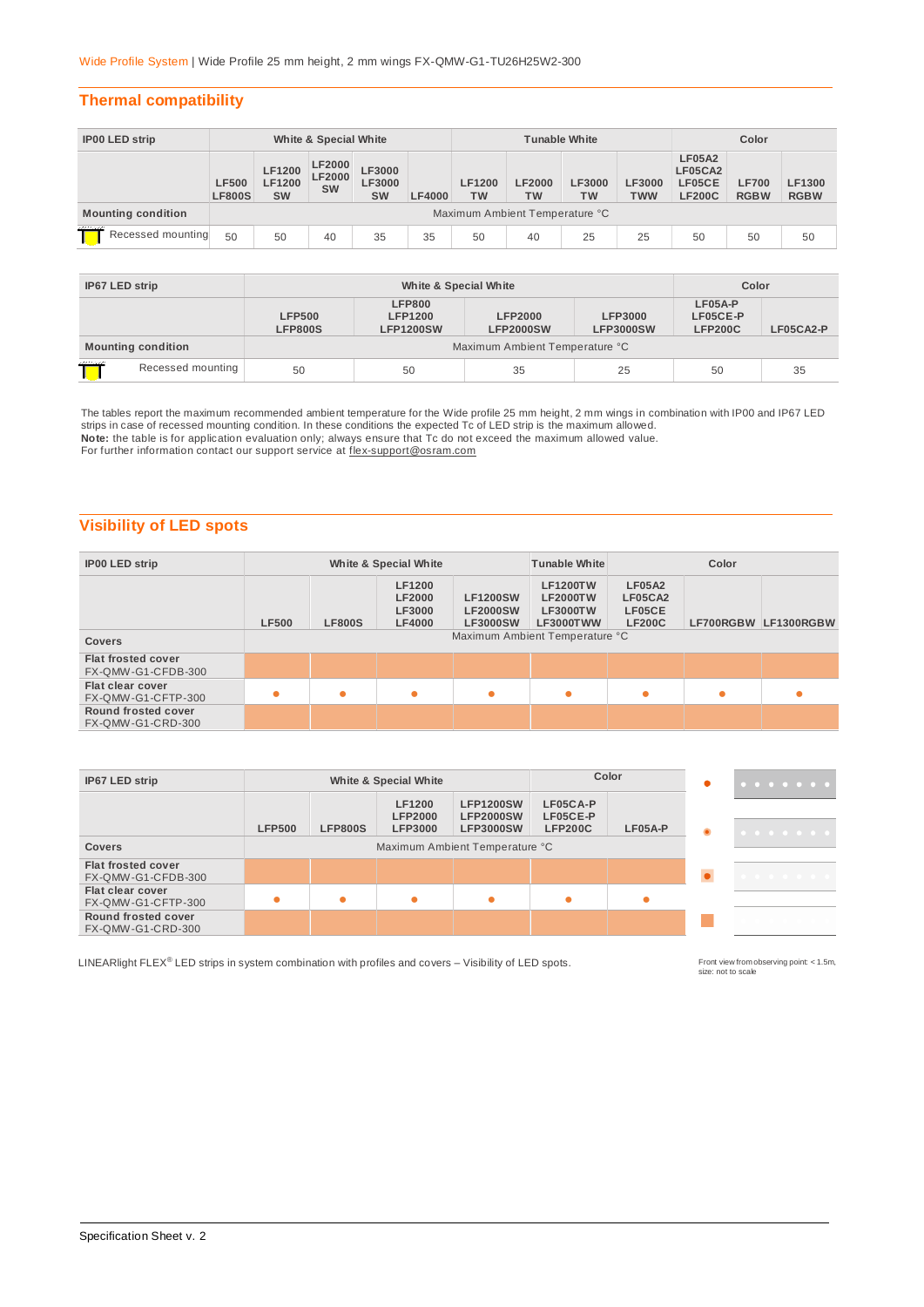# **Technical drawings**



Wide Profile 25 mm height, 2 mm wings FX-QMW-G1-TU26H25W2-300 Order code 4052899448841





Wide round cover frosted FX-QMW-G1-CRD-300 Order code 4052899447035





Plastic round end cap (to close the gap of the round cover) FX-QMW-G1-ERGP-DIV1 Order code 4052899999824

Plastic flat end cap FX-QMW-G1-EFGP-TU26H25W2 Order code 4052899450219

### **Order Code**

| <b>Product Code</b>      | <b>Description</b>          | <b>Product number</b><br>(EAN10) | <b>Dimensions</b><br>(length x width x height) | <b>EAN Package</b><br>content |
|--------------------------|-----------------------------|----------------------------------|------------------------------------------------|-------------------------------|
| FX-QMW-G1-TU26H25W2-300  | Wide Profile 2 mm wings     | 4052899448841                    | 3000 x 30 x 24.5 mm                            | 1x Profile                    |
| FX-QMW-G1-CFDB-300       | Wide flat cover frosted     | 4052899447806                    | $3000 \times 11 \times 4$ mm                   | 1x Cover                      |
| FX-QMW-G1-CFTP-300       | Wide flat cover transparent | 4052899999787                    | $3000 \times 11 \times 4$ mm                   | 1x Cover                      |
| <b>FX-QMW-G1-CRD-300</b> | Wide round cover frosted    | 4052899447035                    | 3000 x 24 x 20 mm                              | 1x Cover                      |
| FX-QMW-G1-EFGP-TU26H25W2 | Flat end cap                | 4052899450219                    | $30 \times 24.5 \times 12$ mm                  | 40x End cap                   |
| FX-QMW-G1-ERGP-DIV1      | Round end cap               | 4052899999824                    | 24 x 13 x 16 mm                                | 40x End cap                   |